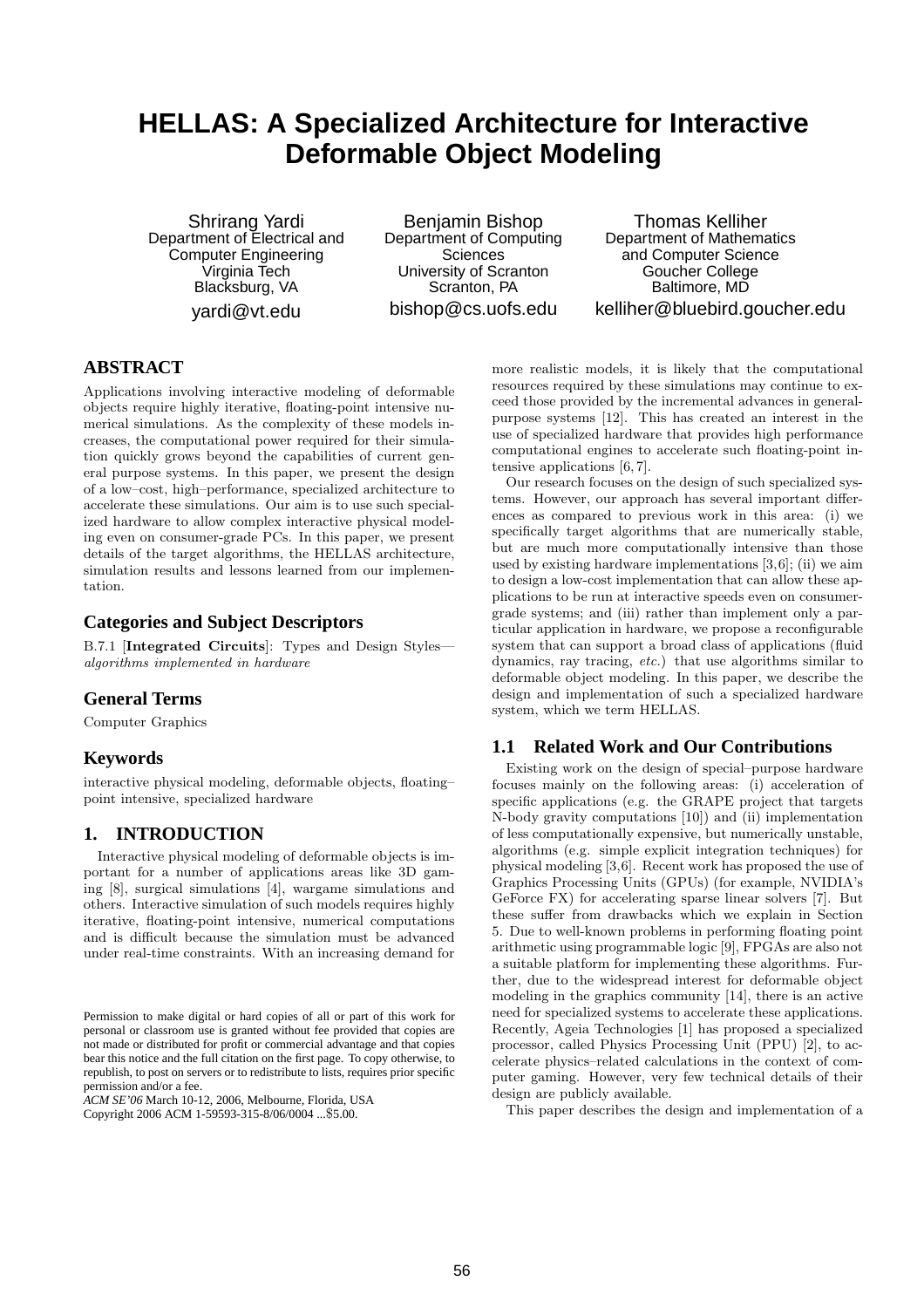

(a) Memory Footprint



(b) FLOPS

Figure 1: Computational Resources for different Model Complexities

low cost, proof–of–concept system to allow real–time physical modeling of complex scenes. We first present a brief description of the algorithms used for modeling and simulation of deformable objects. We outline our rationale behind designing specialized hardware to accelerate these algorithms based on a simulation study. We then provide details of the HELLAS architecture, its operation and the design flow we followed for its implementation. Finally, we describe results using a software prototype of HELLAS and our ongoing work on a hardware prototype. Our first implementation is a small, proof-of-concept system and was heavily constrained by the available die area for fabrication (only 7.5 sq. mm. was available). Hence, currently the hardware is not high– performance, however, simulation studies using our software prototype demonstrate the potential gain from hardware acceleration.

## **2. ALGORITHM DETAILS**

Among several different methods, mass-spring systems are commonly used for representing and animating deformable objects. In this approach, an object is described as a collection of mass points connected by springs. Simulation is achieved by advancing through (in our case uniform) discrete time steps and computing the degrees of freedom (DOFs), such as position, velocity, etc., associated with each mass

point. Large simulation time steps are required to meet real-time constraints and the main concern when choosing an algorithm is its numerical stability when performing such steps. It would be convenient to use a simple explicit integration technique, such as forward Euler (p. 710 of [15]), but these techniques frequently become unstable if a large static step size is used [5]. Stability could be enhanced by using an adaptive step size, but this approach is unsuitable in interactive simulation because any step size would have to be broken down into a (very) large number of explicit steps. This makes it impossible to guarantee completion within the time needed to update the display. For the applications mentioned above, we would prefer to trade accuracy for speed and stability, which has led to the adoption of implicit methods for interactive simulation.

Baraff et al. [5] justify the use of implicit integration techniques to allow large simulation steps. This class of algorithms results in a system of partial differential equations (PDEs) that are linearized in each time step. The linear system thus obtained is sparse and an iterative solver such as Conjugate Gradient (CG) [13] can be applied to produce the solution. Thus, every simulation step consists of two loops - an outer loop which linearizes the PDEs and sets up the sparse system which is then iteratively solved by the linear solver in the inner loop. The reader is referred to the work by Baraff and Witkin [5] for a thorough treatment of this approach. A rough outline of the algorithm structure can be given as follows:

| for (each simulation iteration) do                        |  |
|-----------------------------------------------------------|--|
| linearize PDEs                                            |  |
| for (each solver iteration, while error $>$ tolerance) do |  |
| various matrix/vector operations                          |  |
| update display                                            |  |

We measured the computational resources required for such a simulation in terms of the memory and the number of floating point operations (FLOPS) for different levels of modeling detail. We analyzed these for models ranging from a simple 2D mesh ("cloth") to a complex 3D uniform grid ("cube"). Figure 1 shows the memory footprint and FLOPS vs. the number of subdivisions, which correspond to the level of detail, for each model. We observe that, with increasing model complexity, both the amount of memory and the FLOPS required grow rapidly. Current general purpose systems typically support up to 4 streaming floating-point functional units per chip and hence are unlikely to provide the high performance required to simulate such complex models in real-time. Hence, we believe that specialized hardware is likely the best solution to accelerate these algorithms. More details on our simulation study can be found in [16].

## **3. THE HELLAS ARCHITECTURE**

Our design was motivated by the observation that the high computational power required for detailed simulations can be provided by increasing the number of streaming floatingpoint units (FPUs). Further, simulations show that such applications exhibit large amounts of parallelism due to matrix operations and consist of relatively simple iterations (of the CG solver) that require only a small amount of memory for each iteration. Hence, very high performance can be obtained by distributing computations over a large number of independent units on a single chip where each unit provides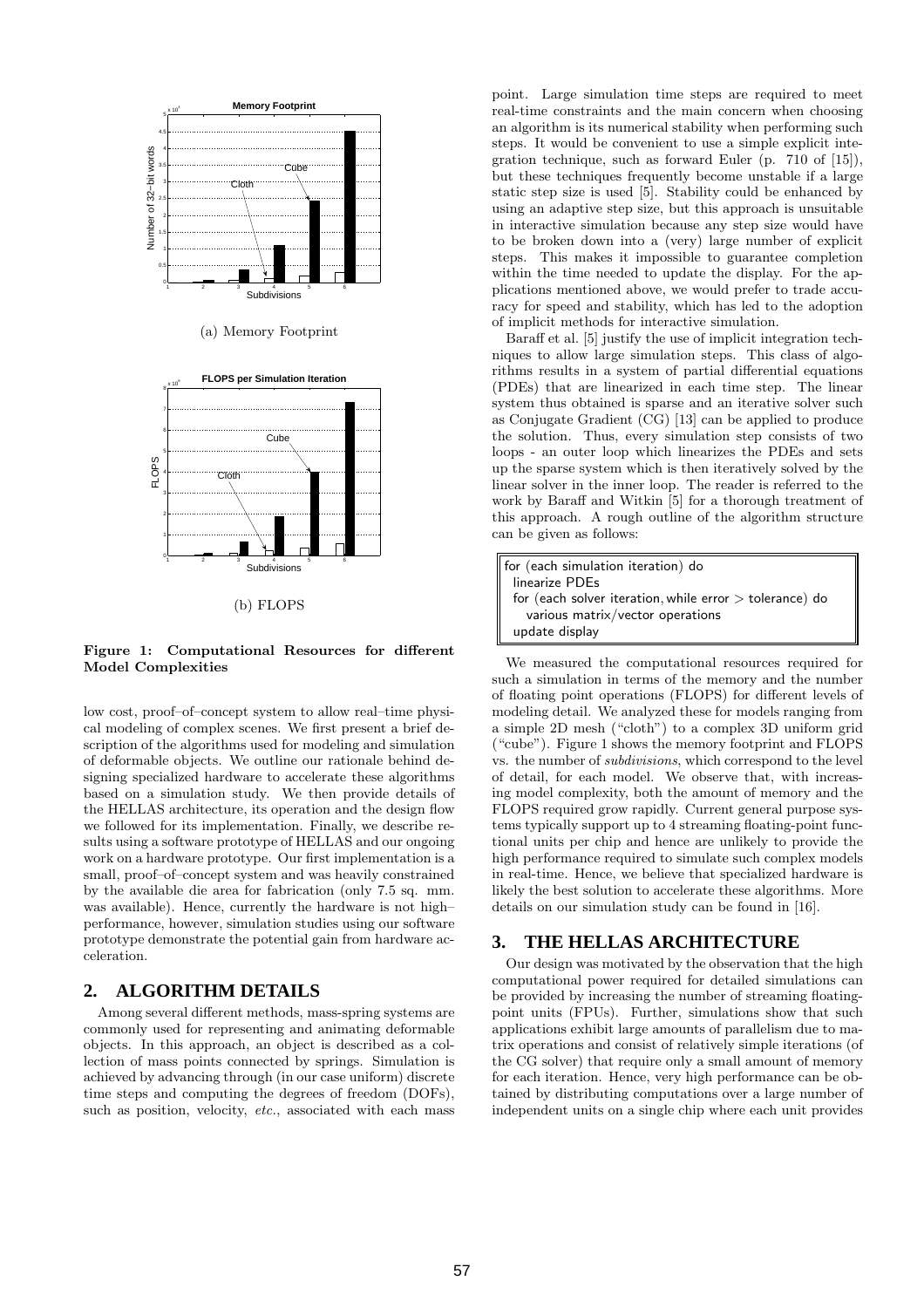

Figure 2: Architecture of a Single Processing Element



Figure 3: HELLAS Architecture Overview

a tight integration of floating-point arithmetic and memory. By using a simple on-chip interconnect between these units, a high performance, low-cost architecture can be designed. Thus, HELLAS consists of a regular array of independent processing elements (PEs) where each PE integrates a fast FPU with a small control and operand memory. Inter-PE communication is enabled by directly linking each PE (except those at the boundaries) to its cardinal neighbors (East, West, North and South). Large off-chip communication delays are avoided by allowing off-chip transfers only at the north-west (i.e. PE[0][0]) and south-east (i.e. PE[n-1][n-1]) corners of the chip. Figure 3 illustrates an overview of HELLAS.

#### **3.1 PE Architecture**

Each PE consists of a FPU, 4 SRAM banks, each with 128x32 operand memory (OMEM), a single 128x40 SRAM bank as control memory (CMEM), inter-connect register (COMM), I/O processing units for on-chip and off-chip links and a small control unit. The FPU is capable of performing



(b) Compute Mode

Figure 4: Command Formats for different modes

addition, subtraction, multiplication, multiply-accumulate and division of 32-bit floating-point numbers. Having four OMEM banks allows operations of the form  $A + B \times C \rightarrow D$ to be performed in a single clock cycle. Each PE is uniquely identified by its X-coordinate and Y-coordinate. For efficient on-chip communication without a large routing overhead, the design employs a simple nearest-neighbor interconnect. Figure 2 provides a detailed illustration of the PE architecture.

#### **3.2 PE Instruction Set Architecture**

The PE array operates in two different modes, termed as the OverRide and Compute modes, selected using a single global signal called PC-Enable (for Pipe-Compute). The OverRide mode uses a 56-bit control word (Figure  $4(a)$ ) that identifies the target PE and specifies the location (bank and offset) where the data/instruction is read/written. PUT and LookUp are used to write and read the memory banks, re-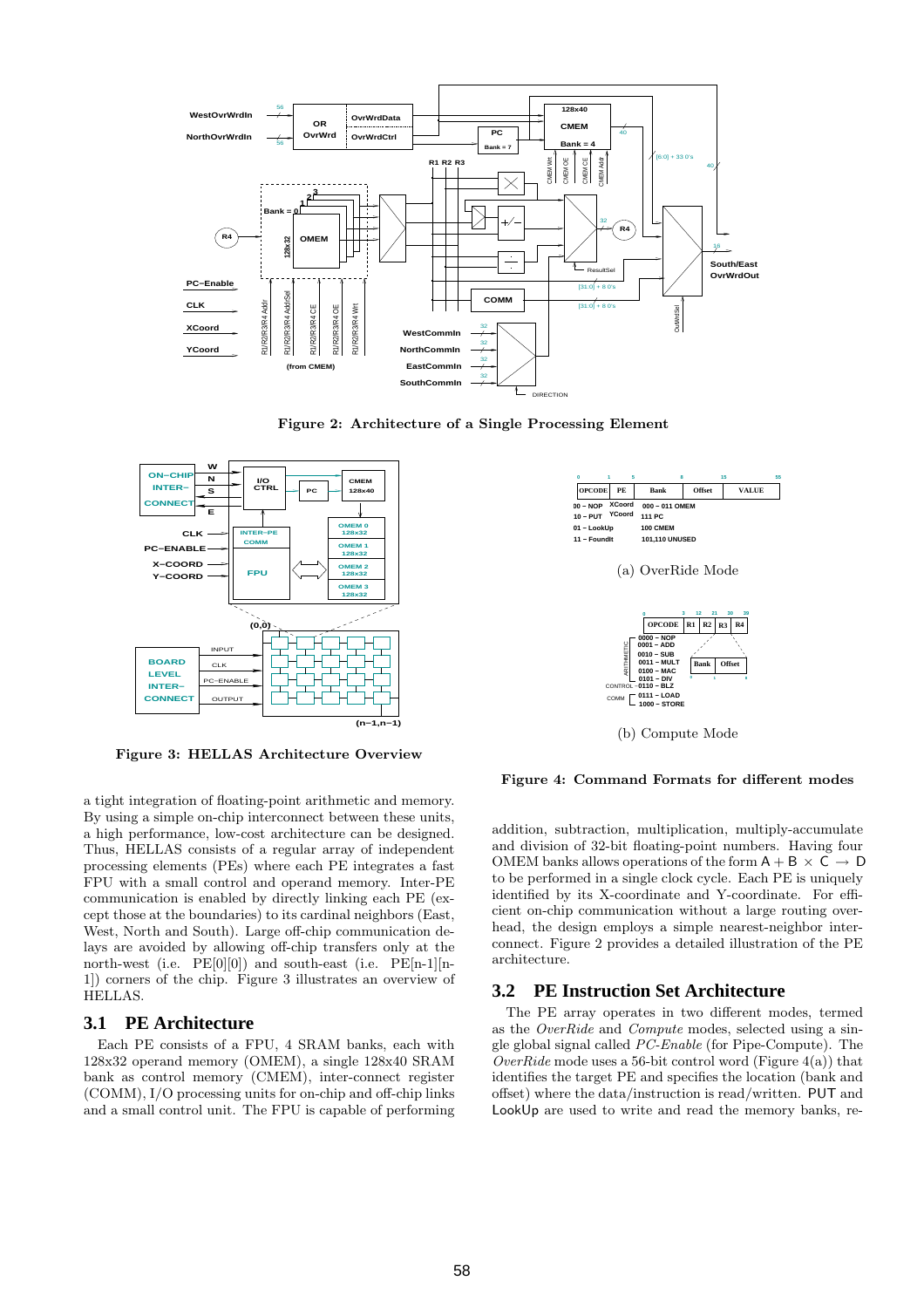

(a) Die Photo (b) Packaged IC

Figure 5: HELLAS Implementation

spectively. Every LookUp results in a FoundIt response that populates the VALUE field with the resulting data.

The Compute mode ISA supports a 40-bit control word that specifies the opcode, up to three source operands, and a single location for the result write-back (Figure 4(b)). Each location field uses 2 bits to specify the OMEM bank and 7 bits for the offset within the bank. The opcode consists of the arithmetic instructions, ADD, SUB, MULT, MAC and DIV, and a conditional branch instruction, BLZ. Interconnect is supported using the LOAD and STORE instructions. LOAD is used to access the COMM of a neighboring PE specified by a DIR field (north, west, south, east). STORE is used to write to the local COMM so that it can be read by any of the neighboring PEs.

## **3.3 Operation**

During operation, a schedule of instructions is determined a priori on a host machine and downloaded to the PE array using the OverRide mode. At each clock cycle, data and instructions are piped across the array in a 2D wave starting from the north-west corner. The target PE is identified in each instruction and if the command is not for the PE then it sends the data unchanged to it's south and east neighbors. If the command is for the PE, then the required operation is performed according to the opcode. In the Compute mode, each PE executes the instruction from the CMEM location pointed by the program counter (PC) and stores the result in its OMEM. Results can be communicated to neighboring PEs using the COMM register. This simple dual-mode scheme results in reduced overhead for off-chip transfers and allows control of the array using just two global signals – clock and PC-Enable.

## **3.4 Implementation**

We followed a register–transfer–level (RTL) to layout design flow using the Cadence suite of CAD tools. The entire system was represented in VHDL and the simulation, synthesis, floorplanning and place–and–route was performed using these CAD tools. We used the TSMC 0.18  $\mu$ m standard cell library provided by Artisan<sup>TM</sup>for synthesis. The

operand and control SRAMs were designed using a  $0.18 \mu m$ memory compiler, also from Artisan<sup>TM</sup>. The chip was fabricated by MOSIS [11] as a 84-pin Leadless Chip Carrier (LCC) package.

We had to make a number of modifications to our initial design in order to fit it into the 7.5 sq. mm. area limit specified by MOSIS. First, to reduce the number of I/O pins, we modified the I/O processing block of each PE so that the 56-bit input word was fed and read to/from each PE using two consecutive cycles with 32 bits of data each. Although this reduced the operating frequency, the functionality of the chip was largely unaltered. Second, we had to reduce the number of PEs so that the final chip contained only a 2x2 array of PEs. Figure 5 shows the die photo and the packaging of the fabricated chip. The final design consists of 99000 NAND2 equivalent gates and can support a maximum clock rate of 227 MHz. The average power consumption (assuming a switching probability of 0.5 at each internal node) was found to be 35 mW. However, this data (obtained from the synthesis tool) does not include the area, timing and power required by the SRAM banks as we did not have the layout views of the memory blocks (the memory blocks were represented as "black boxes" in the VHDL description). We hope to get more accurate data using actual fabricated chips.

## **4. PROTOTYPE TESTING**

## **4.1 Methodology**

Our current design is a proof-of-concept system and hence our intent was to prove the viability of HELLAS to support deformable object modeling rather than focus on a high performance implementation. To achieve this, we first designed a cycle-accurate functional simulator of HELLAS to study the execution characteristics of deformable object modeling applications and their mapping to the HELLAS architecture. Second, to study the execution of the mapped operations on the test chips, we designed a hardware prototype that allows the chip to be connected to a Linux host using a parallel port. The details of the software and hardware prototypes and the lessons learned from them are provided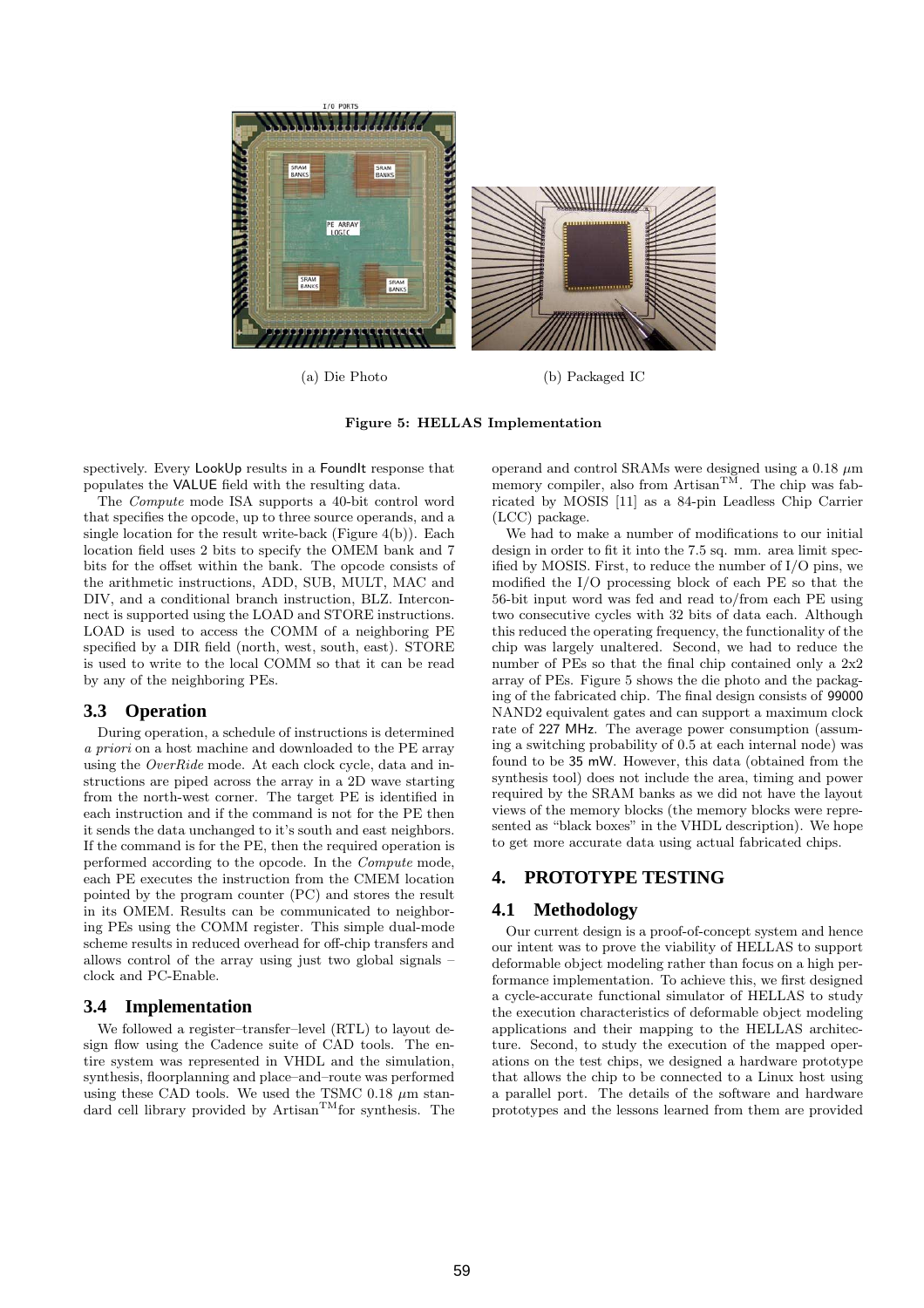

Figure 6: The HELLAS Hardware Prototype

in the following sections.

#### **4.2 Software Prototype**

The software prototype consists of our implementation of the algorithms proposed by Baraff et al. [5] and their mapping onto the HELLAS architecture. The prototype currently supports solid object simulations of two models: the 2D mesh ("cloth") and 3D uniform grid ("cube"). Models are generated automatically with an arbitrary level of detail specified by the user. We believe that these models are representative of the range of model complexities that one might wish to simulate. A relatively simple gravity– driven simulation was used. In the "cloth" simulation, one edge of the cloth was constrained and no collision detection was used. For the "cube" simulation, simple collision detection using control points was used (control points are additional points connected to the mass points by zero–length stiff springs).

The prototype runs two parallel simulations – one on the native processor and the other on the HELLAS simulator. The simulator starts by describing the models at the specified complexity and then applies implicit integration (as explained in Section 2) resulting in a large sparse linear system. This system is linearized and solved by a Conjugate Gradient Solver using multiple iterations. Each iteration is executed on the host machine as well as the HELLAS simulator and the values obtained by both simulations are compared to check the accuracy of the simulator. Figure 7 shows a snap-shot of both the models during simulation on the HELLAS simulator.

Since our main aim was to study the execution of these applications on HELLAS, we made some minor simplifications to the simulator. First, we assumed that each PE has unlimited operand and control memory. Second, to keep the simulation simple, we designed a schedule where only one of the PEs performed all the computations while the others were used solely for communication. We ensured that these caveats do not affect the PE array functionality in any way.

#### **4.3 Hardware Prototype**

For our hardware prototype, we were limited to the use of low-tech components due to severe budget constraints. A parallel port was used as the communication channel be-



(a) Cloth with 6 subdivisions

(b) Cube with 4 subdivisions



tween the host Linux system and the prototype. The prototype system's clocks are generated directly from parallel port control signal pins, greatly limiting the prototype system's maximum clock frequency. The chip accepts 32 bits of data and produces 32 bits of data per clock cycle. Data between the host and prototype systems are multiplexed four bits per clock cycle, further limiting the rate at which the chip itself can be clocked. As a result of these constraints, the prototype's clock frequency is 16.1 KHz.

Physically, the prototype system consists of three parts: input subsystem, the chip, and output subsystem. The input subsystem includes eight four bit registers, independently controlled to latch the multiplexed input data. The output subsystem is four eight-to-one multiplexers. Both subsystems use voltage converters to convert between the parallel port's TTL voltage levels and the 1.8 V levels of the chip. The entire system was breadboarded with discrete wires. The chip uses a 1.8 V power supply. At the test system's low clock frequency of 16.1 KHz, chip current draw was unmeasurable. Figure 6 illustrates the block diagram and the actual implementation of the prototype. Currently we are running regression tests to check the correct operation of the fabricated chips. We intend to use these chips to